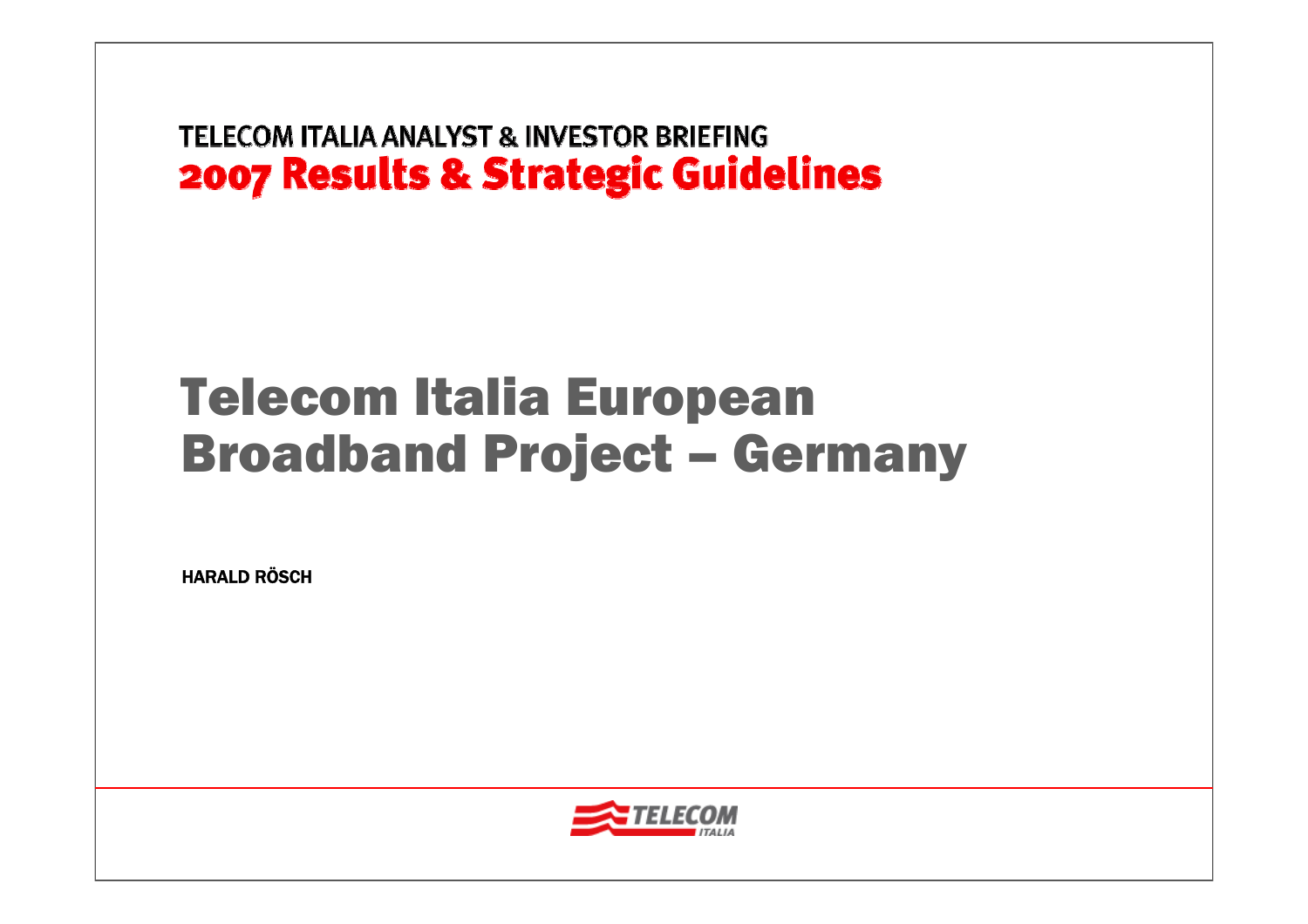TELECOM ITALIA EUROPEAN BROADBAND PROJECT - GERMANY

# Safe Harbour

This presentation contains statements that constitute forward-looking statements within the meaning of the Private Securities Litigation Reform Act of 1995. These statements appear in a number of places in this presentation and include statements regarding the intent, belief or current expectations of the Company with respect to the customer base, estimates regarding future growth in the different business lines and the global business, market share, financial results and other aspects of the Company's activities and strategies.

Such forward looking statements are not guarantees of future performance and involve risks and uncertainties, and actual results may differ materially from those in the forward looking statements as a result of various factors.

Analysts and investors are cautioned not to place undue reliance on those forward looking statements, which speak only as of the date of this presentation. Telecom Italia Spa undertakes no obligation to release publicly the results of any revisions to these forward looking statements which may be made to reflect events and circumstances after the date of this presentation, including, without limitation, changes in Telecom Italia Spa business or acquisition strategy or to reflect the occurrence of unanticipated events. Analysts and investors are encouraged to consult the Company's Annual Report on Form 20-F as well as periodic filings made on Form 6-K, which are on file with the United States Securities and Exchange Commission , which set out certain factors that could cause actual results to be materially different from the forward-looking statements contained herein.

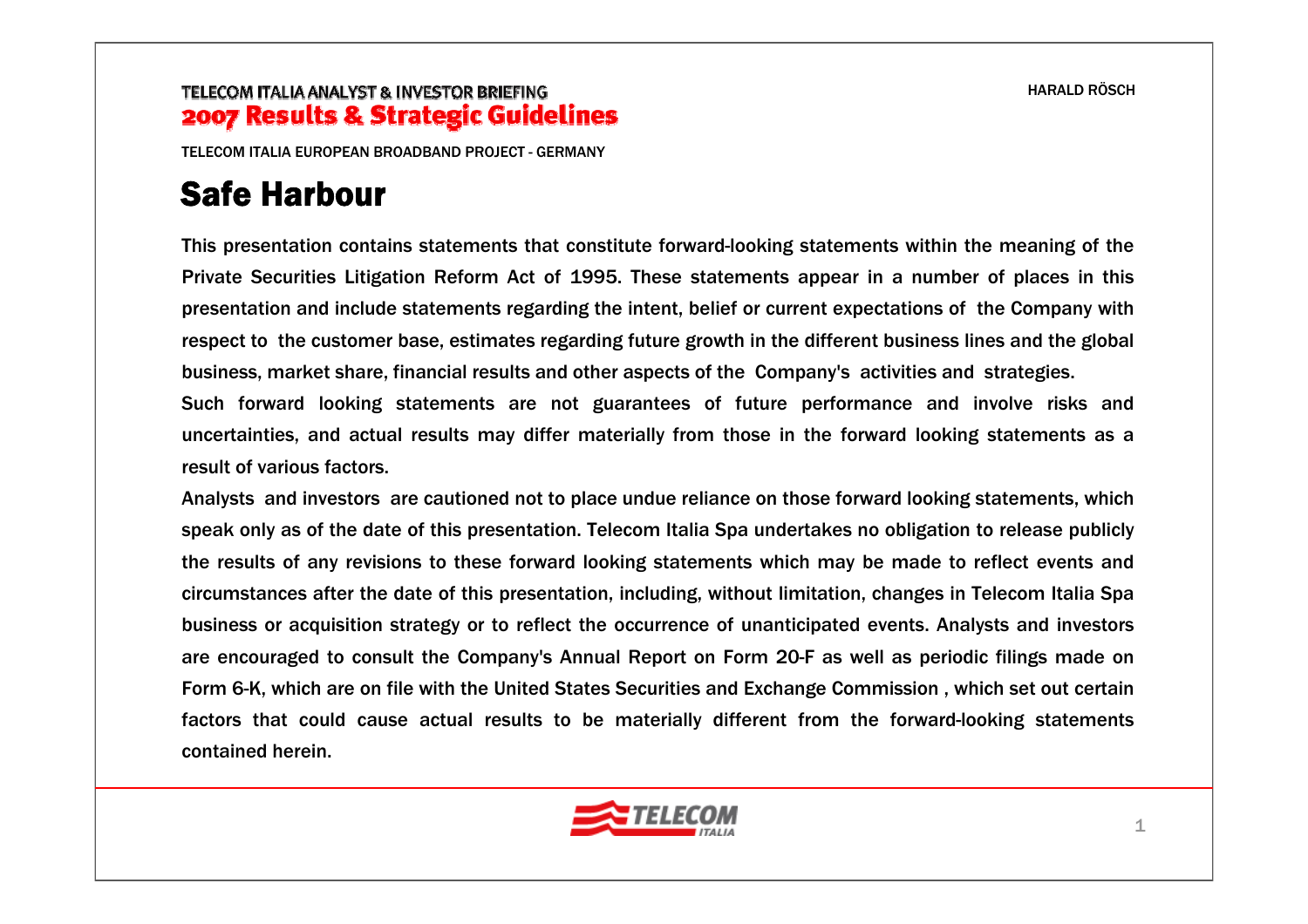#### TELECOM ITALIA ANALYST & INVESTOR BRIEFING 2007 Results & Strategic Guidelines

TELECOM ITALIA EUROPEAN BROADBAND PROJECT - GERMANY



▶ 2007 Results and Achievements

Outlook 2008 - 2010

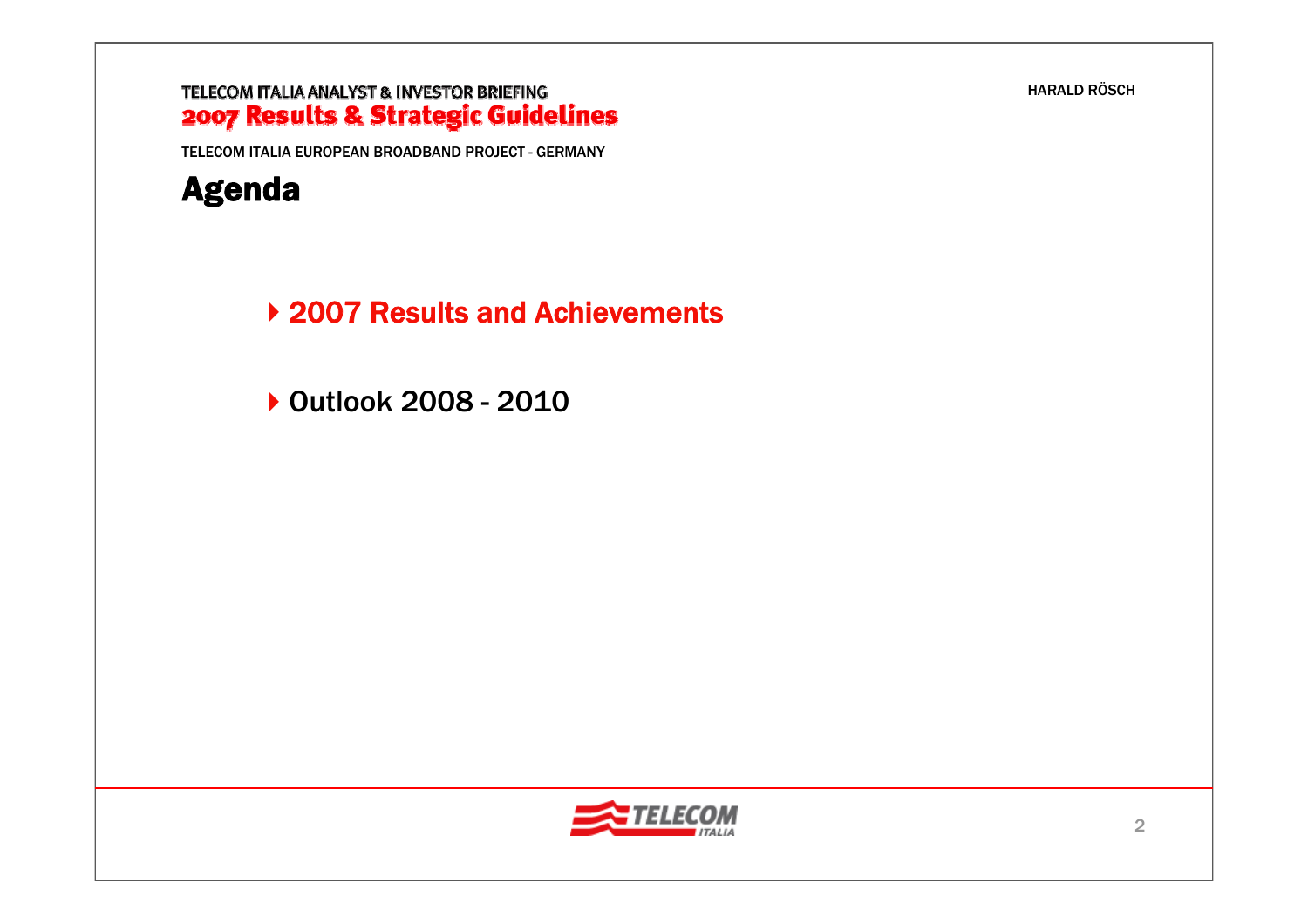### TELECOM ITALIA ANALYST & INVESTOR BRIEFING 2007 Results & Strategic Guidelines

TELECOM ITALIA EUROPEAN BROADBAND PROJECT - GERMANY

### What we committed on vs. what we delivered

|                               | <b>Guidance</b>                                                | <b>What we did</b>                                                                                                                                                              |   |
|-------------------------------|----------------------------------------------------------------|---------------------------------------------------------------------------------------------------------------------------------------------------------------------------------|---|
| <b>Economics</b>              | Revenues: ca. 1.1 bln $\epsilon$                               | Revenues 1,074 bln $\epsilon$                                                                                                                                                   |   |
|                               | EBITDA: $25\%$ of revenues - 275<br>mln $\epsilon$             | EBITDA: 26% - 281 mln $\epsilon$                                                                                                                                                |   |
|                               | ▶ Positive Operational Free<br><b>Cash Flow</b>                | ▶ Operational Free Cash Flow: +16 M€                                                                                                                                            |   |
| <b>BB</b><br><b>Customers</b> | ▶ 2,5 mln Broadband<br><b>Customers EOY</b>                    | ▶ 2,35 mln Broadband Customers                                                                                                                                                  | Х |
| <b>Operations</b>             | ▶ Leading edge innovative product<br>portfolio will be created | $\triangleright$ Development of full quadruple play offer<br>▶ Launch of new AOL/Alice portal now among top<br>50 German sites<br>Introduction of state of the art ISP services |   |
|                               | ▶ Network: 60% ULL coverage<br>reaching - 24 mln Households    | $\triangleright$ Network: ULL coverage has reached 60%,<br>impacting positively on ARPU and margins                                                                             |   |
|                               | $\triangleright$ AOL integration                               | Consolidation since 1st March 2007<br>▶ Completion of customer migration to TI systems<br>Ongoing upselling of AOL customers to ULL                                             |   |

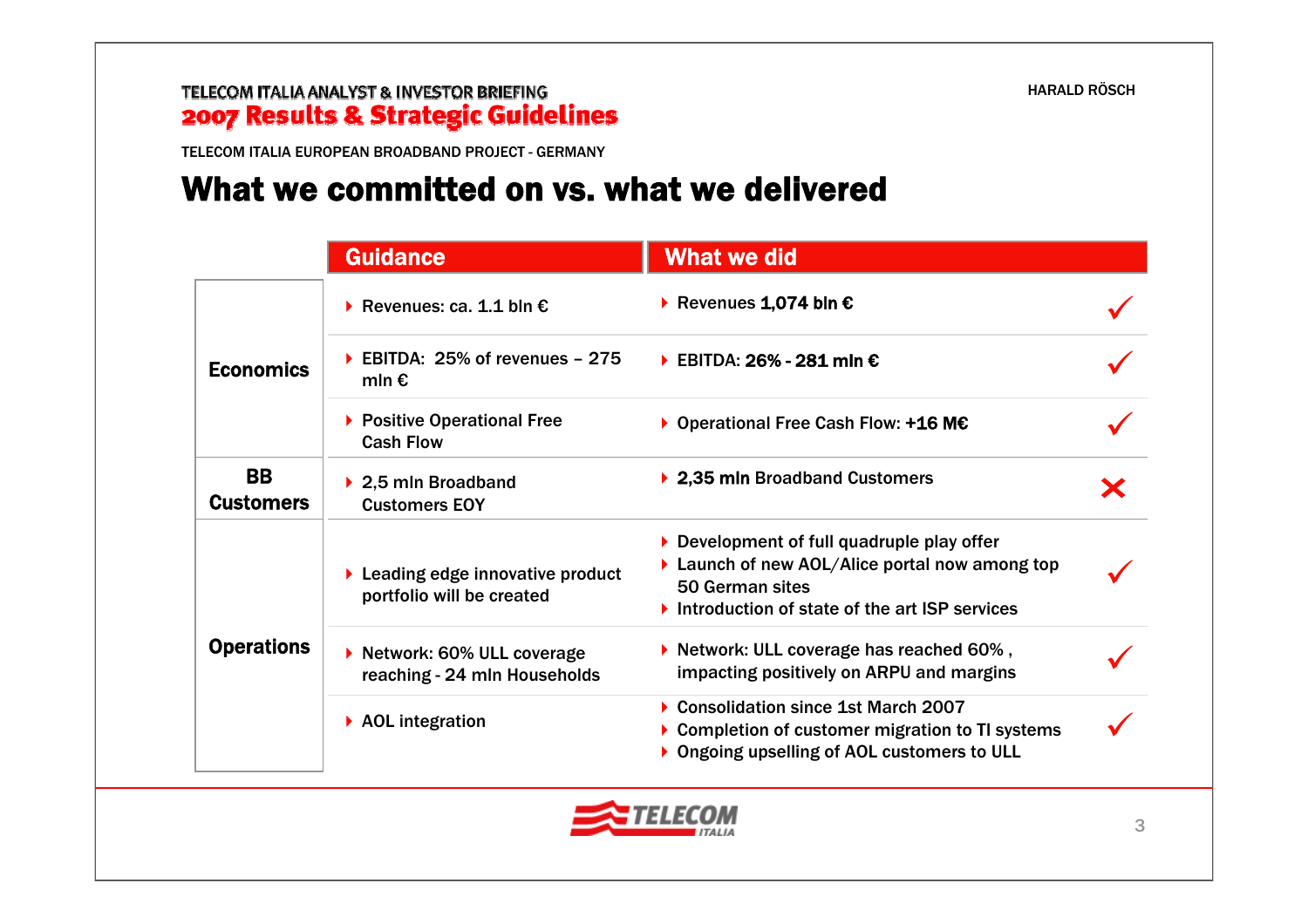TELECOM ITALIA EUROPEAN BROADBAND PROJECT - GERMANY

### HanseNet: 2007 Key Financial Results

| Reported data                       | 2006       | 2007        | <b>Growth</b><br>'07 vs '06 | % Growth<br>'07 vs '06      | <b>Main drivers of organic growth</b>                                                                                                                             |
|-------------------------------------|------------|-------------|-----------------------------|-----------------------------|-------------------------------------------------------------------------------------------------------------------------------------------------------------------|
| <b>Revenues</b>                     | 528 Mln €  | 1,074 MIn € | +546 MIn €                  | $+103%$<br>(18%<br>Organic) | BB ARPU slightly growing QoQ<br>throughout 2007 as upselling of<br>AOL customers* and introduction<br>of options were offsetting impact<br>of deflationary market |
| <b>EBITDA</b>                       | 145 Mln €  | 281 Mln €   | +136 MIn €                  | $+94%$<br>(45%<br>Organic)  | Growth of gross margin due to<br>additional customers                                                                                                             |
| <b>EBITDA margin</b>                | 28%        | 26%         |                             |                             | Cost savings also due to synergies<br>from AOL merger ( $>25$ mln $\epsilon$ )                                                                                    |
| <b>CAPEX</b>                        | 196 Mln €  | 344 Mln €   | +148 Mln $\epsilon$         | + 76%                       | ▶ Enlargement of own ULL network<br>Migration of AOL customers to TI                                                                                              |
| Capex on revenues                   | 37%        | 32%         |                             |                             | systems and network                                                                                                                                               |
| <b>Op. Free Cash</b><br><b>Flow</b> | - 13 Mln € | 16 Mln €    |                             |                             |                                                                                                                                                                   |

\* Upselling from AOL to Alice products requires individual customer opt-in but doubles ARPU and multiplies margins 4x in ULL area

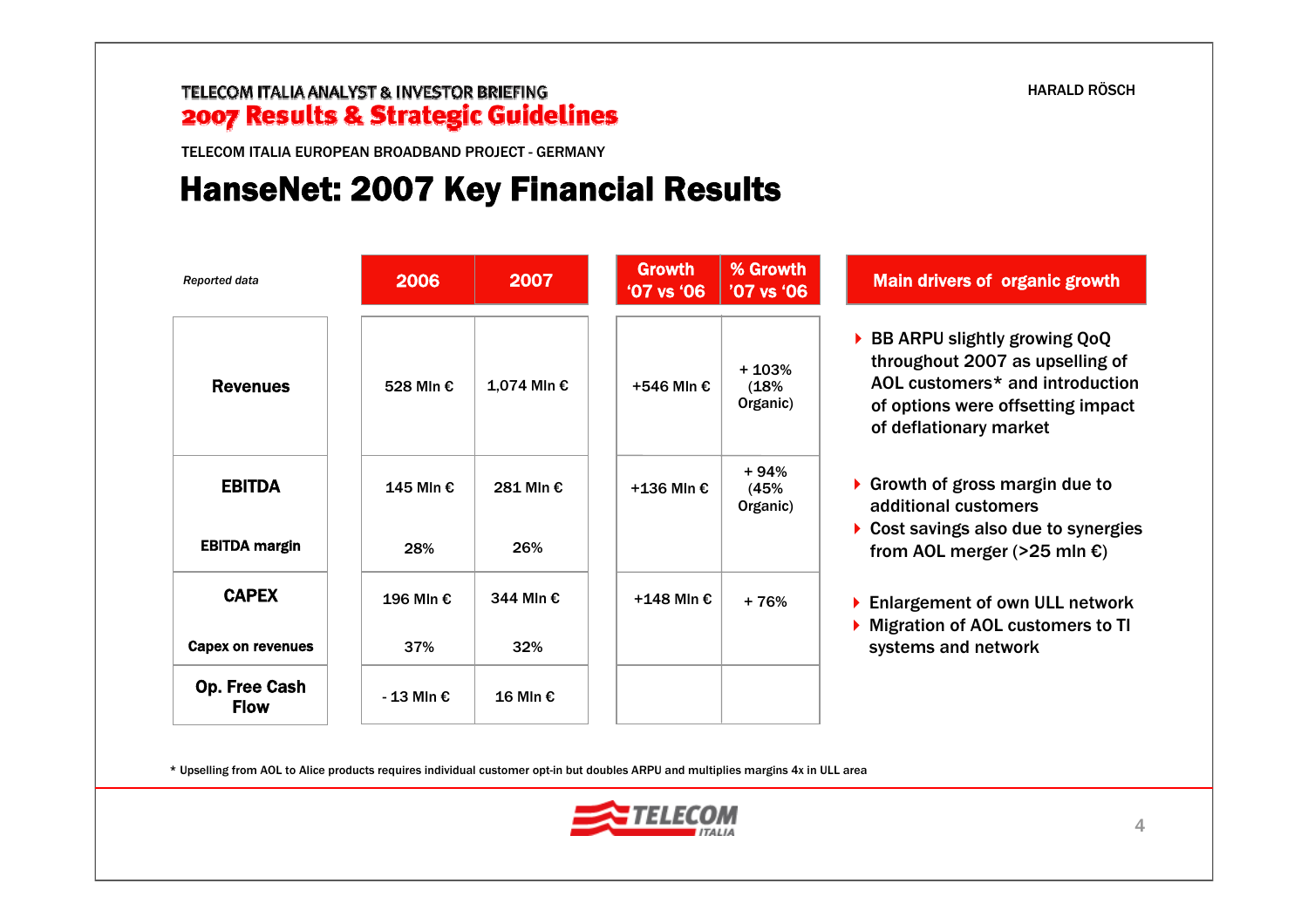TELECOM ITALIA EUROPEAN BROADBAND PROJECT - GERMANY

### Growth of Broadband customer base

**Residential and Business Broadband Customers EOP**

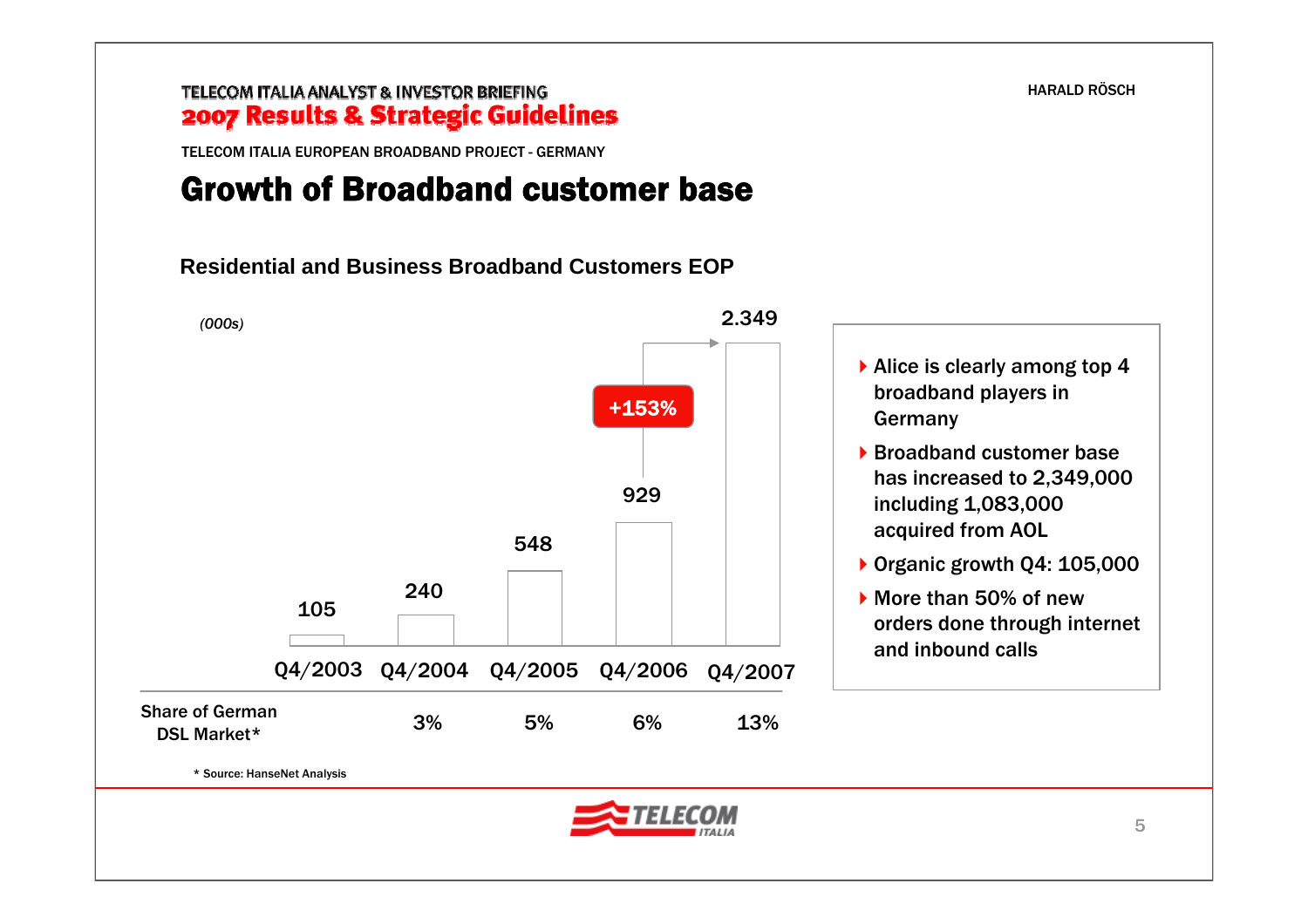TELECOM ITALIA EUROPEAN BROADBAND PROJECT - GERMANY



▶ 2007 Results and Achievements

Outlook 2008 - 2010

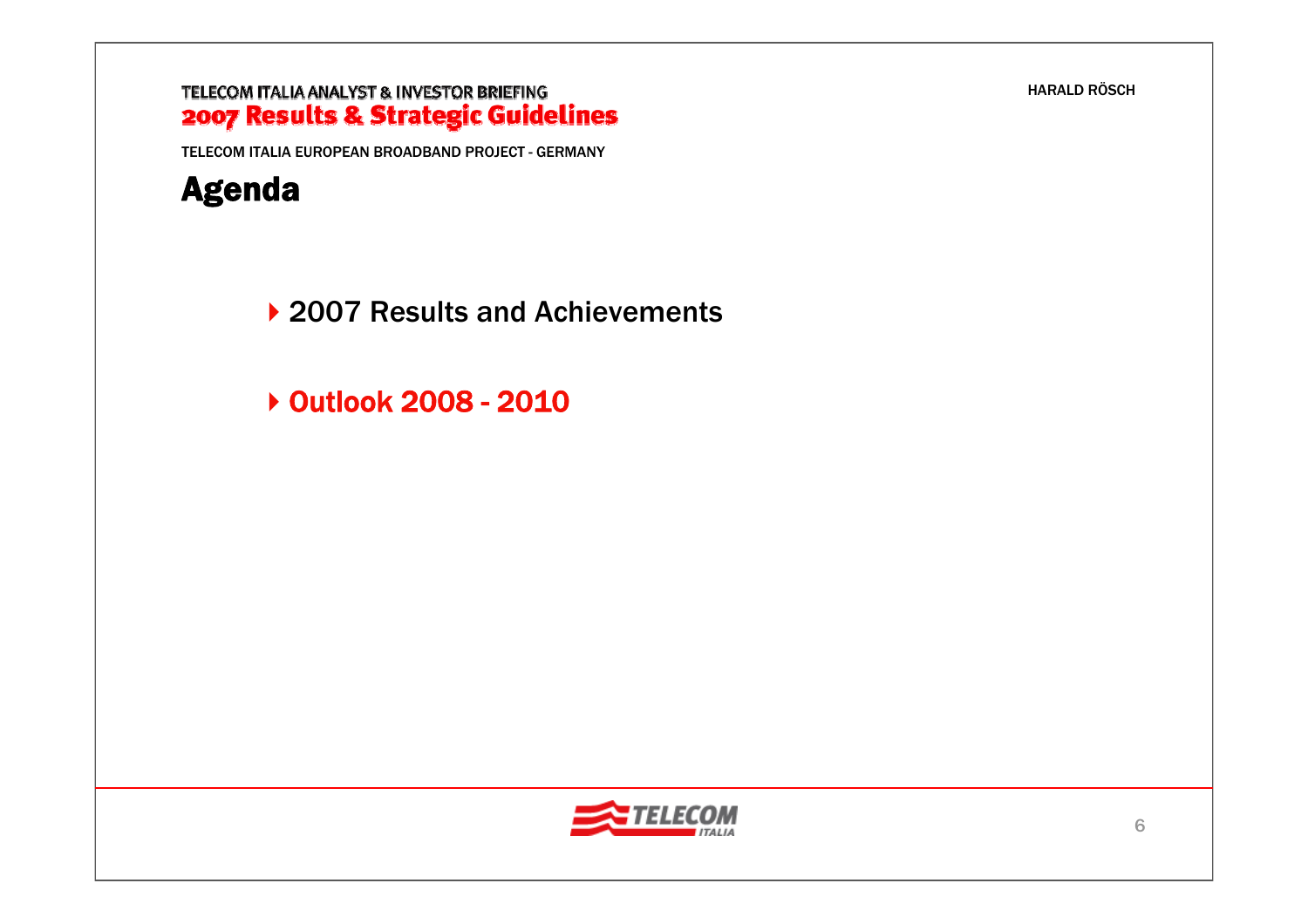TELECOM ITALIA EUROPEAN BROADBAND PROJECT - GERMANY

# Competitive scenario 2008

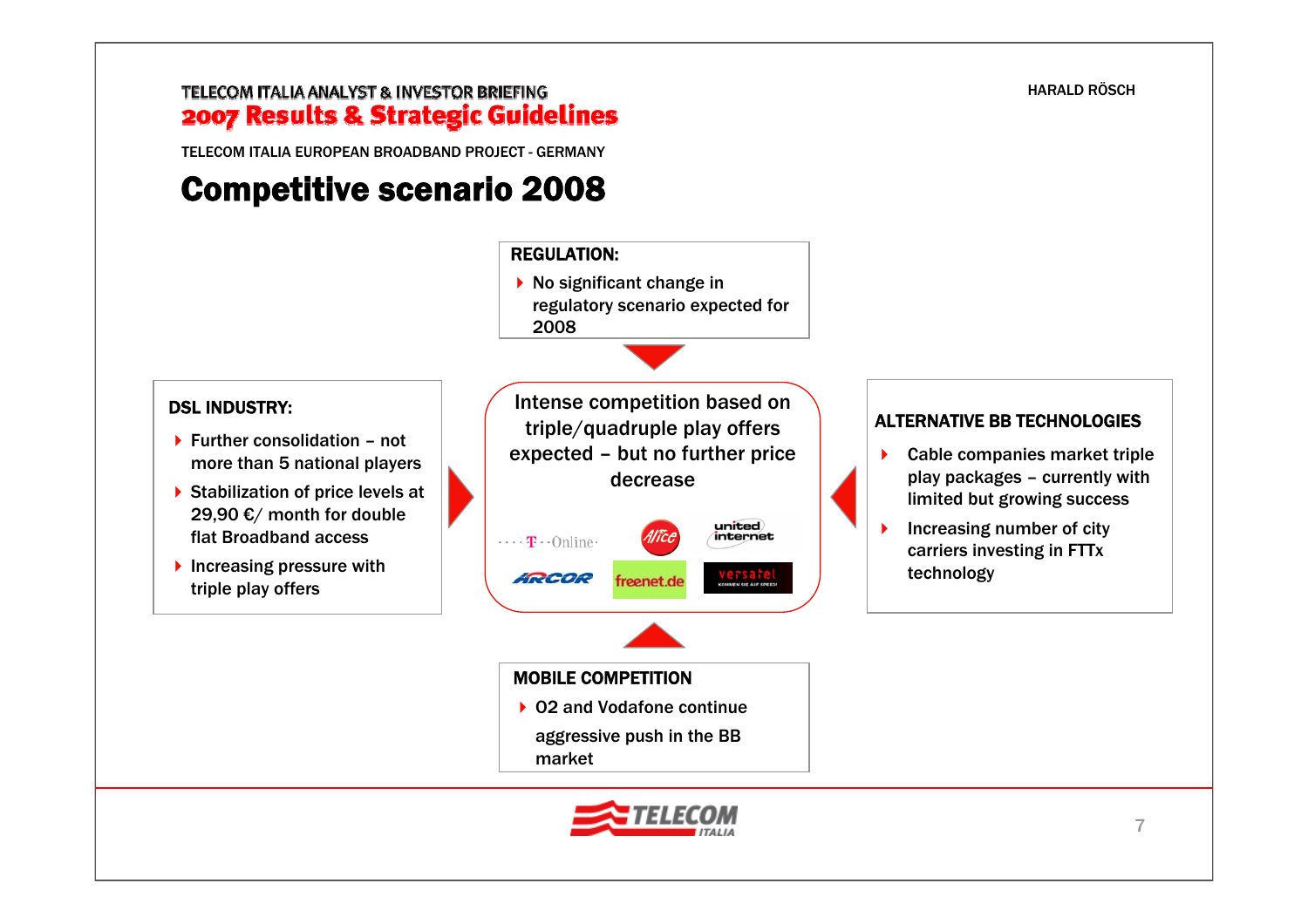TELECOM ITALIA EUROPEAN BROADBAND PROJECT - GERMANY

# HanseNet: Strategic Priorities in 2008

 $\blacktriangleright$  Focus on market success and operational excellence/efficiency to ensure profitable growth in a challenging market environment

| <b>Market Success</b>                                              | <b>Operational Excellence</b>                                                                                                              |  |  |
|--------------------------------------------------------------------|--------------------------------------------------------------------------------------------------------------------------------------------|--|--|
| ▶ Grow BB customer base enhancing existing<br>quadruple play offer | Streamline operational processes and<br>technical quality to optimize customer<br>experience and decrease costs for customer<br>management |  |  |
| Increase brand awareness to 75% (vs. 46 in<br>2007)                |                                                                                                                                            |  |  |
| <b>Network Extension</b>                                           | <b>Profitability</b>                                                                                                                       |  |  |
| ▶ Further increase ULL coverage only<br>through 3rd parties        | ▶ Keep Opex (including SAC and advertising)<br>stable                                                                                      |  |  |
| ▶ Launch FTTB trial in selected areas of<br><b>Hamburg</b>         | ▶ Balance impact of price war on ARPU<br>through push of options and upselling to ULL<br>products                                          |  |  |

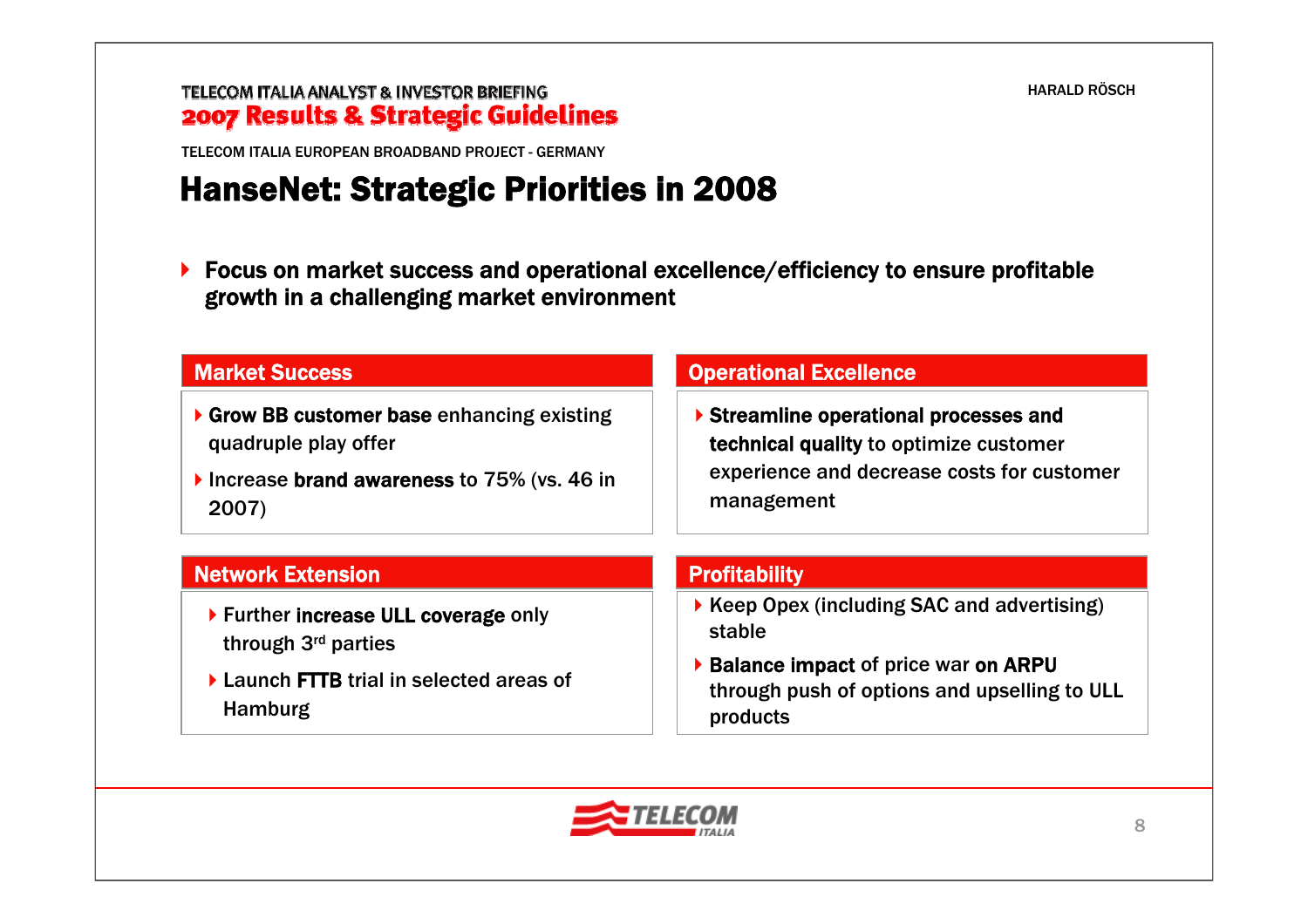### TELECOM ITALIA ANALYST & INVESTOR BRIEFING 2007 Results & Strategic Guidelines

TELECOM ITALIA EUROPEAN BROADBAND PROJECT - GERMANY

## Market success: enhancement of existing quadruple play product

| <b>Main offers:</b>     | ▶ National fixed calls                                                               | Main offers: | DSL flatrate at 16 Mbs                                 |  |
|-------------------------|--------------------------------------------------------------------------------------|--------------|--------------------------------------------------------|--|
|                         | included in DSL Bundles                                                              |              | ▶ Portal<br>lPortal                                    |  |
|                         | ▶ Optional int'l flatrate                                                            |              | $\blacktriangleright$ FttB                             |  |
| Coverage:               | 100% of Germany                                                                      | Coverage:    | 100% of Germany                                        |  |
| <b>Mobile</b>           | <u>lae</u>                                                                           | <b>IPTV</b>  |                                                        |  |
| <b>Main offers:</b>     | ▶ Optional SIM card offering<br>free calls between Alice<br>fixed and Mobile numbers | Main offers: | ▶ 100 basic TV channels +<br>access to video-on-demand |  |
| New: Mobile<br>Internet | Other Calls at 15<br>ct/minute                                                       |              | $\triangleright$ New channels<br>and features          |  |
| Coverage:               | 100% (only available for<br>Alice DSL subscribers)                                   | Coverage:    | 25%                                                    |  |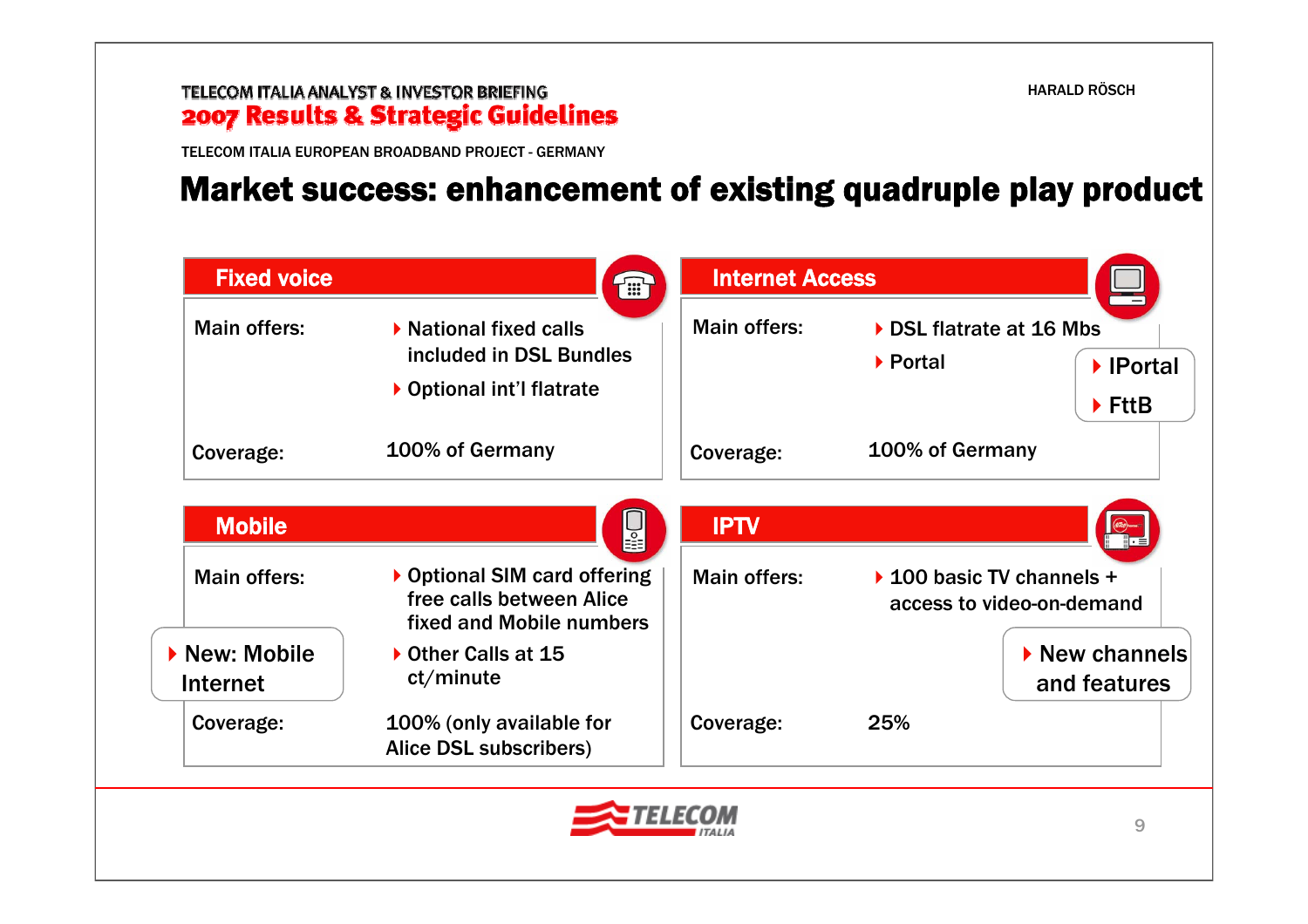TELECOM ITALIA EUROPEAN BROADBAND PROJECT - GERMANY

## Operational Excellence: 2008 priority

|                                                                | <b>Key elements</b>                                                                                                                                                                                                                                                                                                                                            |
|----------------------------------------------------------------|----------------------------------------------------------------------------------------------------------------------------------------------------------------------------------------------------------------------------------------------------------------------------------------------------------------------------------------------------------------|
| <b>Improve Quality of</b><br>existing products<br>and services | ▶ Reach truly excellent availability for DSL and Telephone Services<br>(99,99% on own ULL network)<br>▶ Significantly reduce perceived difference in quality between Voip based<br>telephone services and traditional technology<br>▶ Publish audited technical and call center performance on web                                                             |
| <b>Optimize customer-</b><br>facing processes                  | ▶ Complete roll-out of decision support tool in customer service to<br>ensure that agents provide correct and coherent information also in a<br>highly complex environment<br>▶ Significantly improve trouble shooting<br>(higher first call fix rate at front office, reduced mean time to repair)<br>▶ Further reduce average answering times at call center |
| <b>Streamline and</b><br>adapt internal<br>processes           | Increase degree of automation of internal processes to save cost and<br>reduce error rates                                                                                                                                                                                                                                                                     |

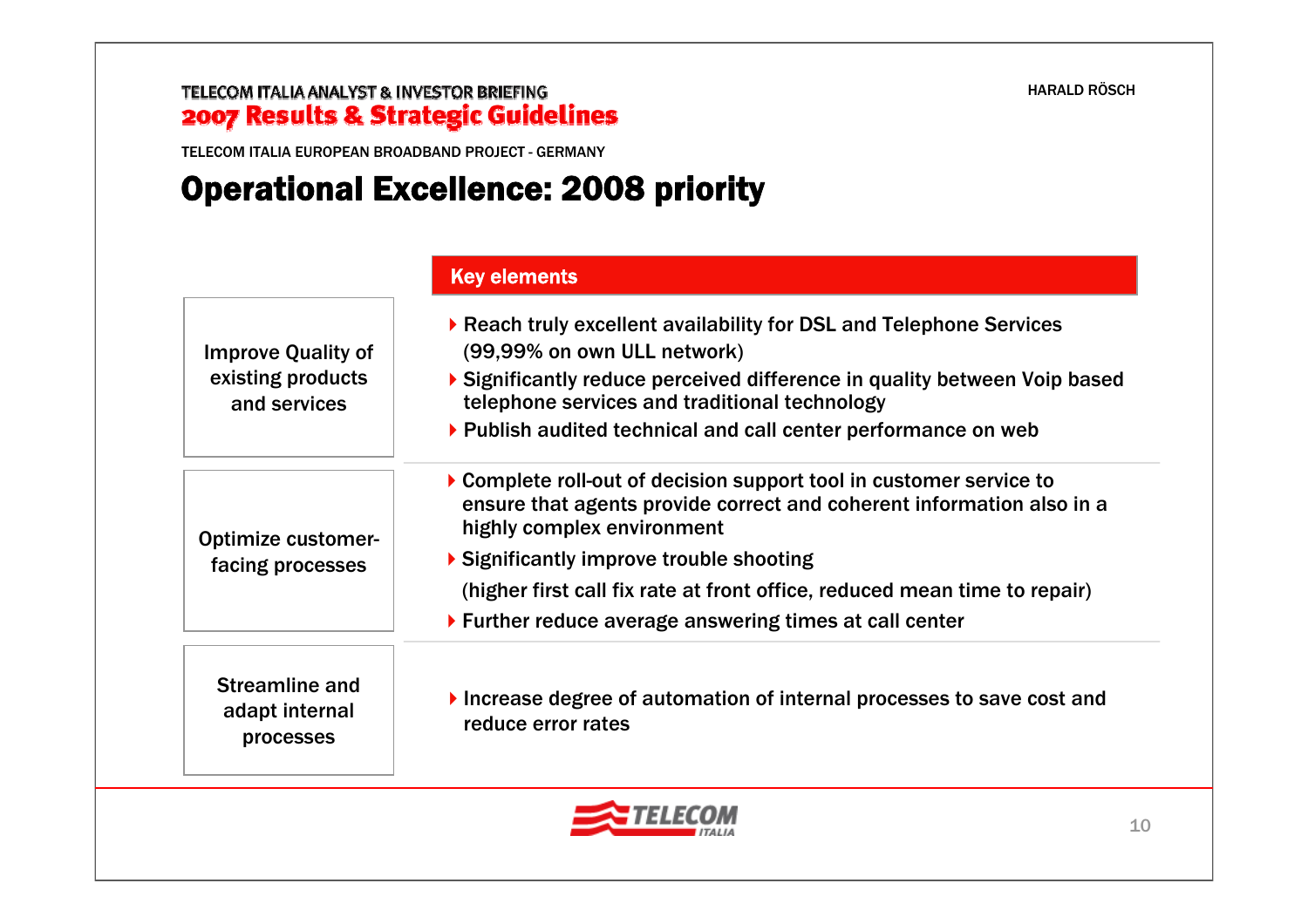### TELECOM ITALIA ANALYST & INVESTOR BRIEFING 2007 Results & Strategic Guidelines

TELECOM ITALIA EUROPEAN BROADBAND PROJECT - GERMANY

### Network Development: 2008-10



- ▶ HanseNet will not extend further own ULL network as development of NGNs might reduce timeframe for usage (see NL)
- ▶ ULL coverage will be expanded to 70% of households through 3rd parties. Telefónica will be preferred (but not exclusive) supplier
- ▶ The remaining 30% will continue to be covered through DTs resale network
- ▶ HanseNet will start a FTTB trial in an area of Hamburg where market share on households is > 40% final coverage will reach 130,000 households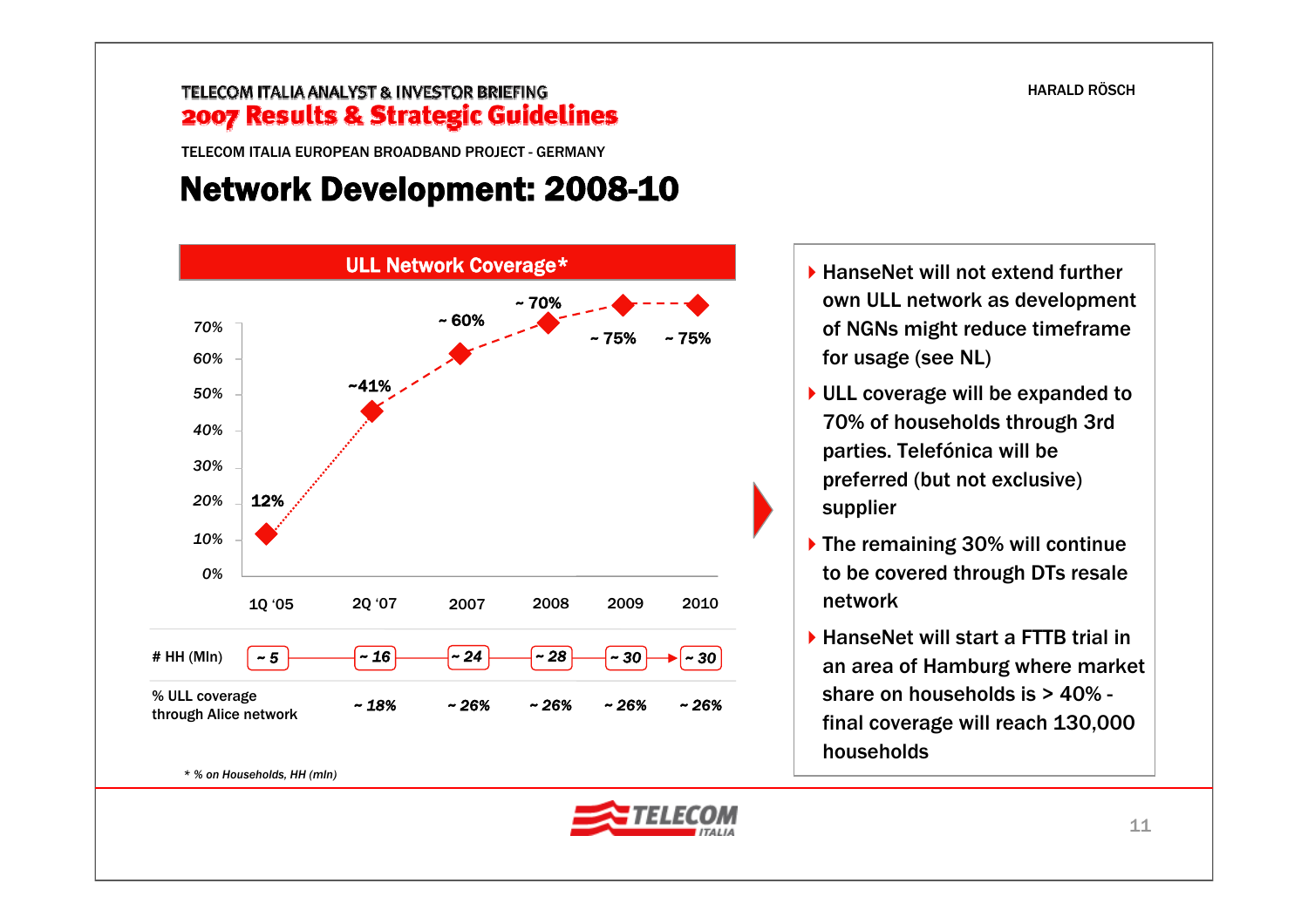# **TELECOM ITALIA ANALYST & INVESTOR BRIEFING<br>2007 Results & Strategic Guidelines**

TELECOM ITALIA EUROPEAN BROADBAND PROJECT - GERMANY

# Profitability: 2008

|                                                      | <b>Key elements</b>                                                                                                                                                                                                                                                                              |
|------------------------------------------------------|--------------------------------------------------------------------------------------------------------------------------------------------------------------------------------------------------------------------------------------------------------------------------------------------------|
| Keep ARPU stable                                     | $\triangleright$ Continue upselling to ULL products – weight of customers on DTs<br>resale network will decrease to 30% (down from >40% EOP 2007)<br>▶ Push options such as mobile (target > 600.000 subs, 8-9 Euro ARPU),<br>IPTV (target >50.000 subs, 10 Euro ARPU), content and ISP services |
| <b>Grow Gross</b><br>Margin*                         | $\triangleright$ Gross margin will grow in absolute terms because of higher customer<br>numbers although higher weight of customers on 3rd party ULL<br>networks and higher mobile revenues could decrease the percentage<br>level (55% in 2007)                                                 |
| <b>Keep Opex</b><br>stable ** at $<$ 25%<br>revenues | $\blacktriangleright$ Achieve high brand awareness target with advertising budget at 2007<br>level<br>▶ Reduce further commissions per gross add growing mainly through low<br>cost channels (web and call center)<br>▶ Achieve higher efficiency through operational excellence                 |

\* Groos margin = revenues – variable network costs (COGS)

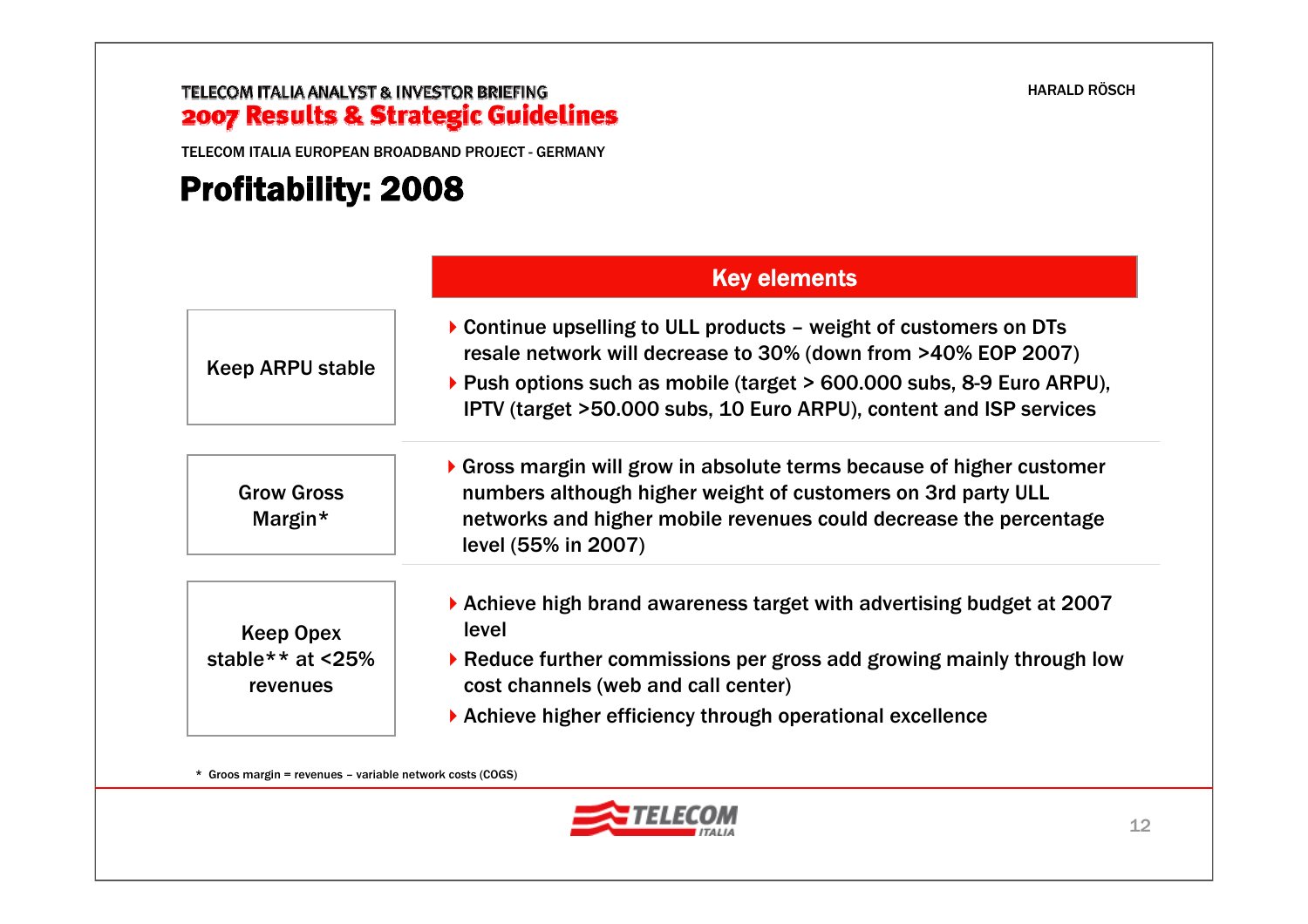### TELECOM ITALIA ANALYST & INVESTOR BRIEFING 2007 Results & Strategic Guidelines

TELECOM ITALIA EUROPEAN BROADBAND PROJECT - GERMANY

### HanseNet: 2008 - 2010 Targets

| Reported data                                       | 2007 Actual        | 2008 Targets              | 2010 Targets                 |
|-----------------------------------------------------|--------------------|---------------------------|------------------------------|
| <b>BB Customer Portfolio</b><br>('min Access - EoY) | 2.3                | $2.6 - 2.7$               | ~1.4                         |
| <b>Revenues</b>                                     | $1.1$ Bln €        | $\sim$ 1.3 Bln $\epsilon$ | $\sim$ 1.7 Bln $\epsilon$    |
| <b>EBITDA margin</b>                                | 26%                | $~1$ 26%                  | $~29\%$                      |
| <b>CAPEX</b>                                        | 0.3 Bln $\epsilon$ | $\sim$ 0.3 Bln $\epsilon$ | < 0.7 Bln €<br>(cum '08-'10) |
|                                                     |                    |                           |                              |
|                                                     | <b>ITALIA</b>      |                           | 13                           |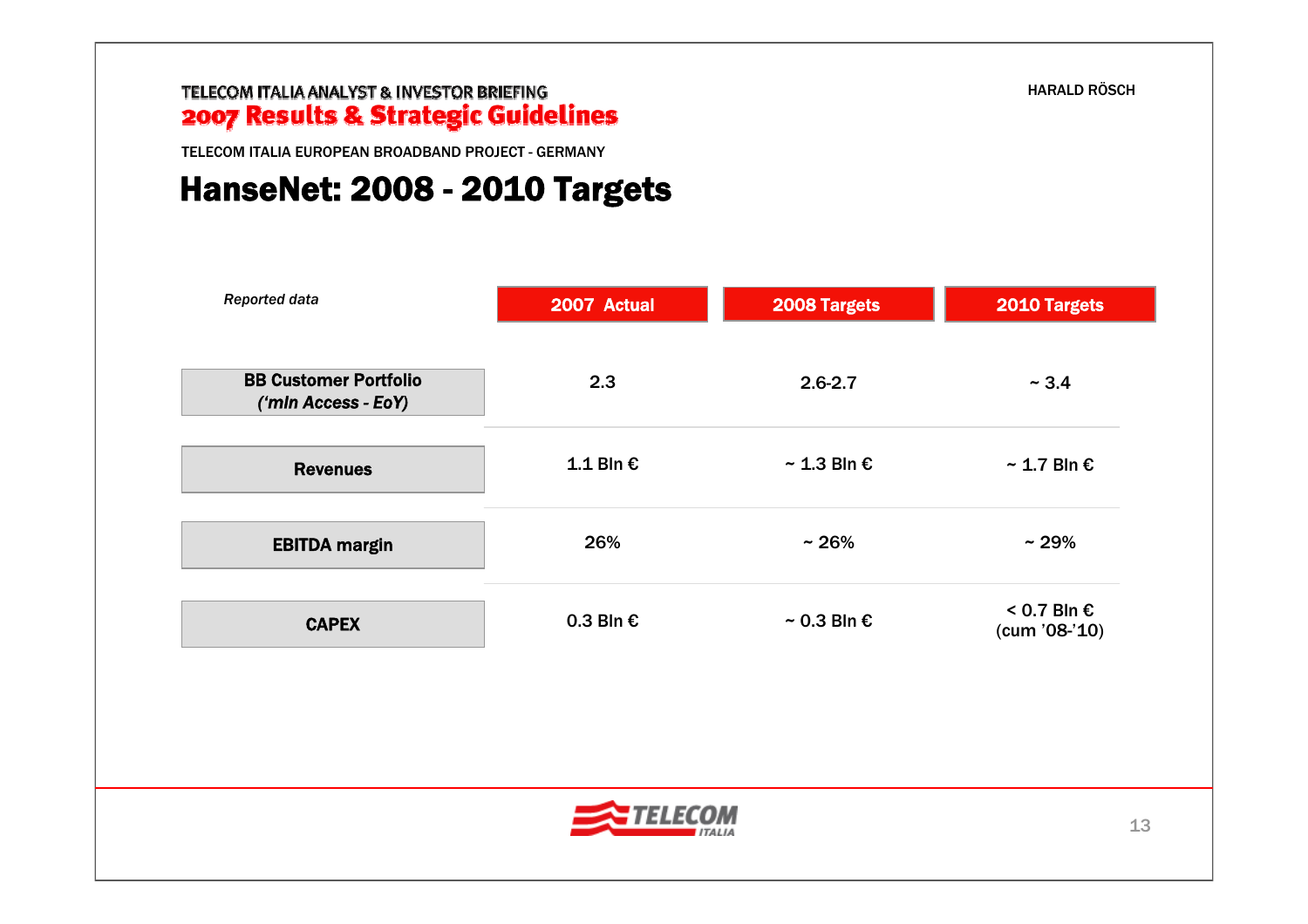# **TELECOM ITALIA ANALYST & INVESTOR BRIEFING<br>2007 Results & Strategic Guidelines**

TELECOM ITALIA EUROPEAN BROADBAND PROJECT - GERMANY

## Appendix

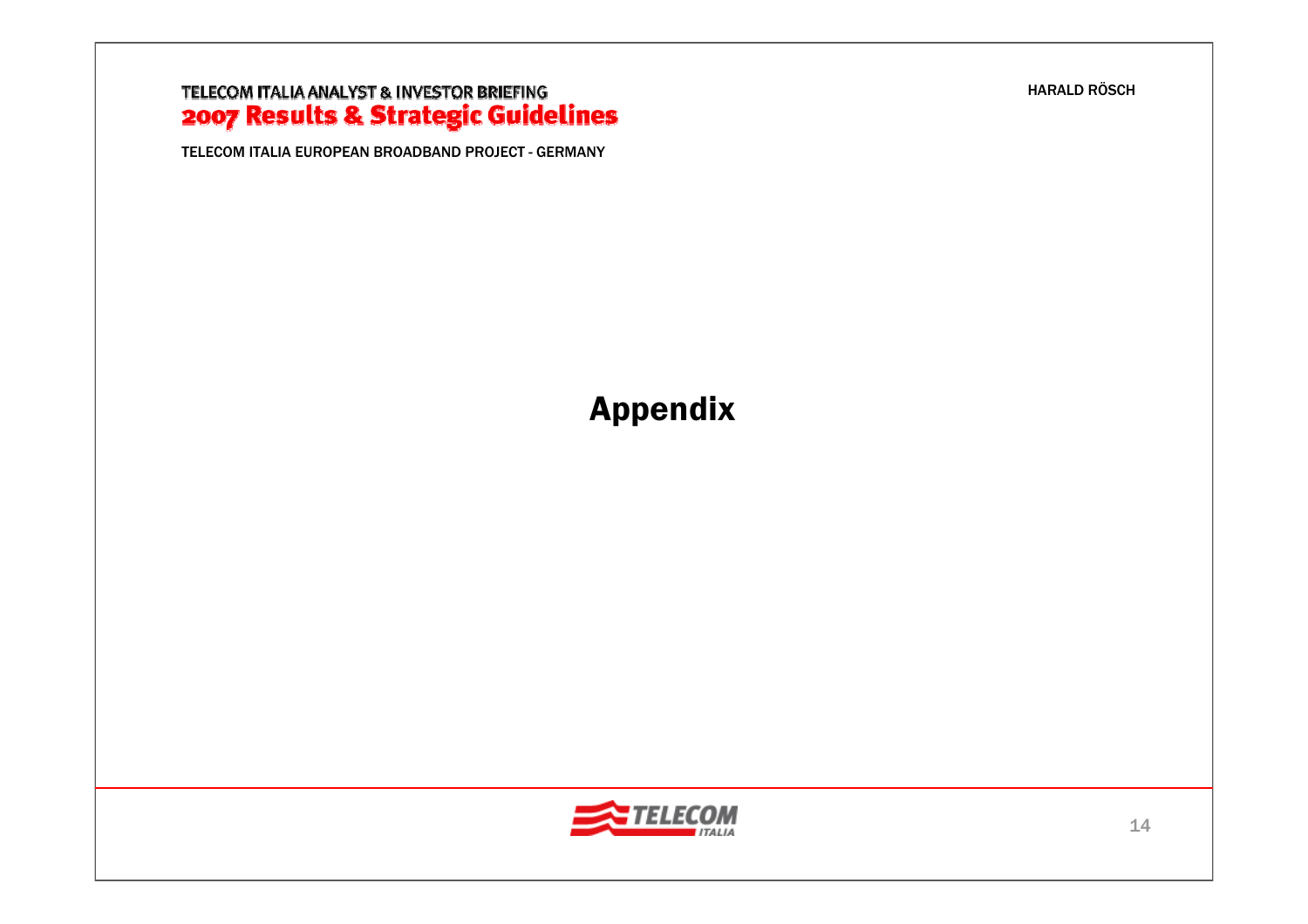### TELECOM ITALIA ANALYST & INVESTOR BRIEFING 2007 Results & Strategic Guidelines TELECOM ITALIA EUROPEAN BROADBAND PROJECT - GERMANYAlice is clearly among top 4 broadband players in Germany

### mln DSL customers, Q 3 2007

Market Share

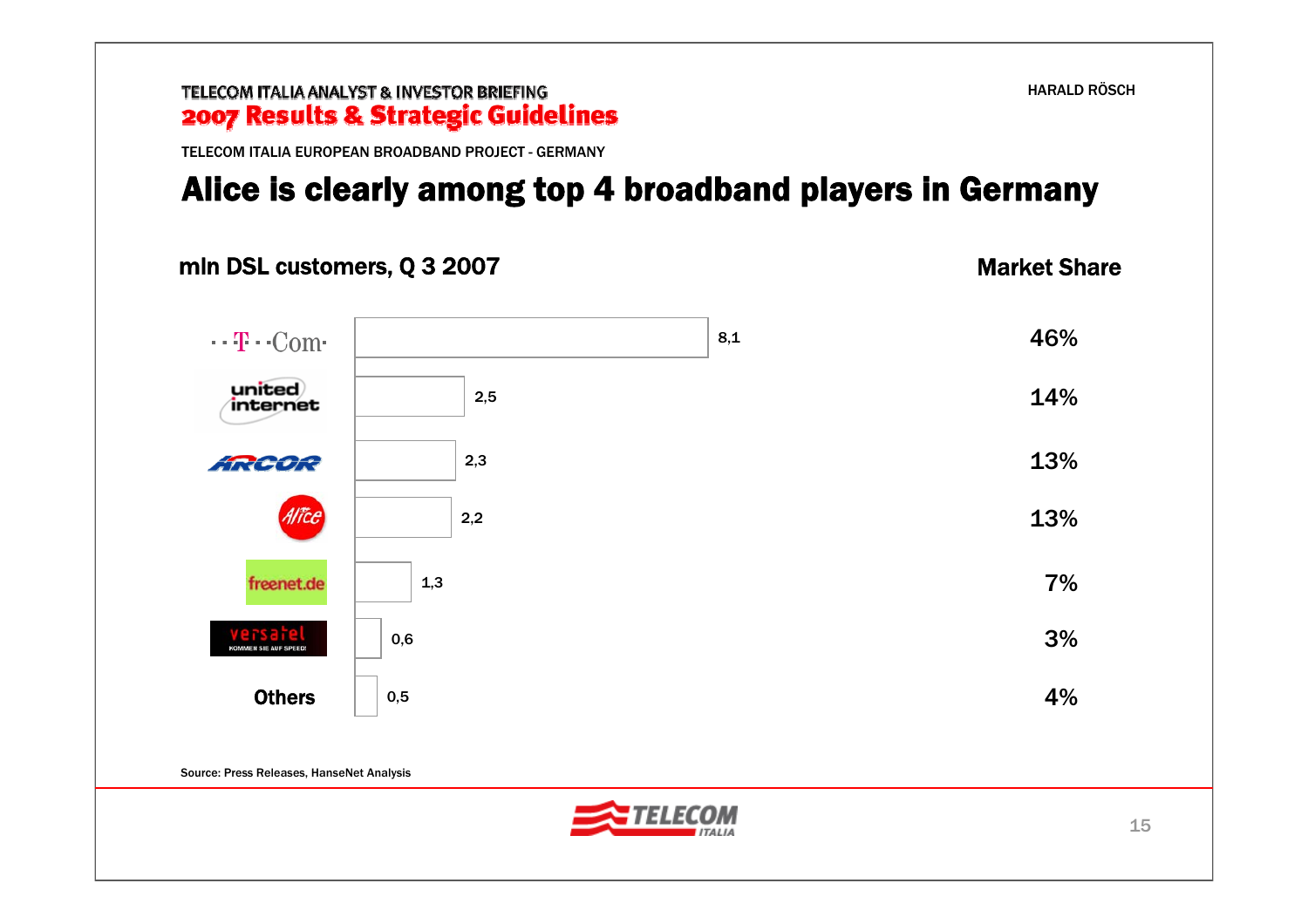TELECOM ITALIA EUROPEAN BROADBAND PROJECT - GERMANY

## Revenues have reached 1,074 mln  $\epsilon$

Mln €